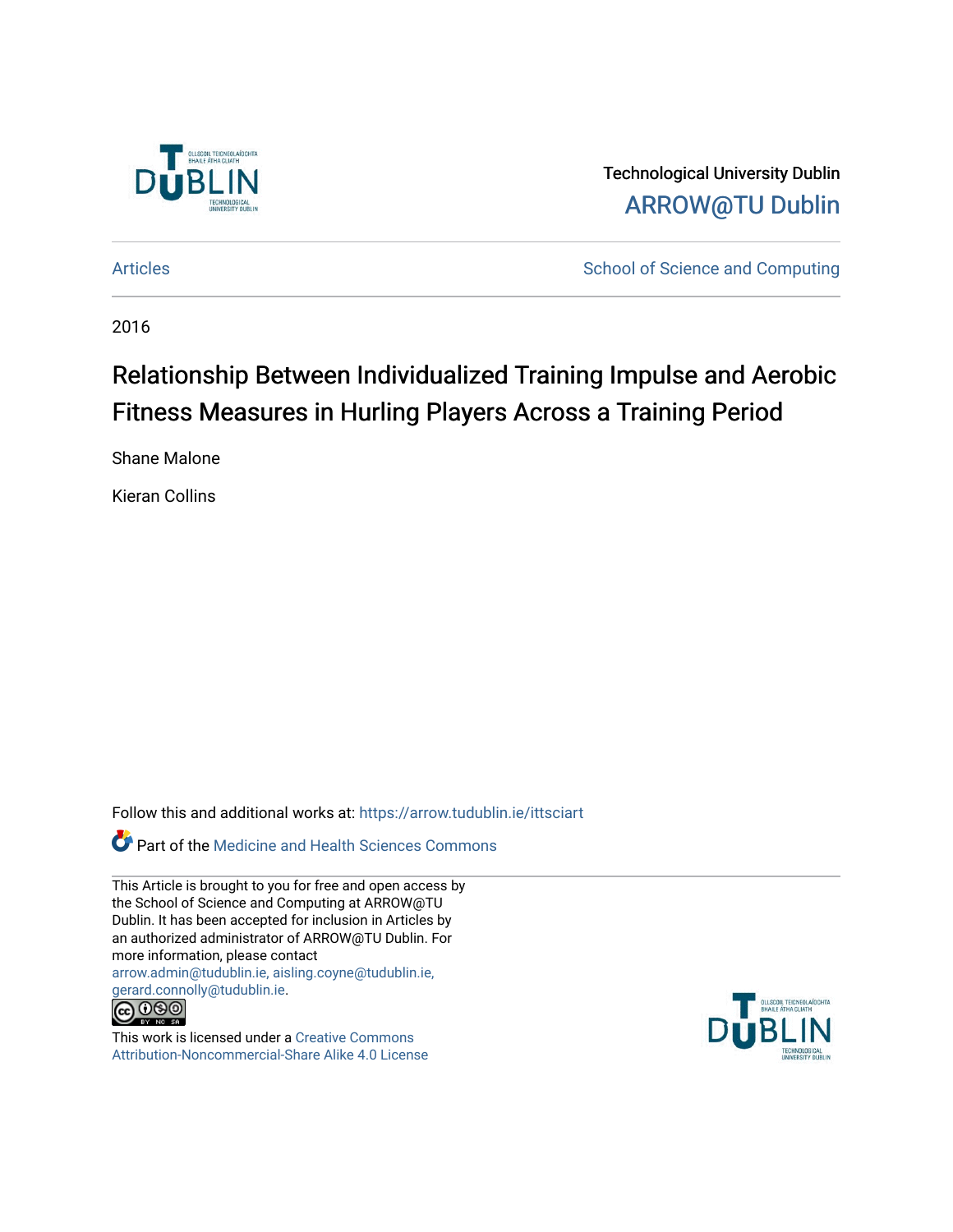# RELATIONSHIP BETWEEN INDIVIDUALIZED TRAINING IMPULSE AND AEROBIC FITNESS MEASURES IN HURLING PLAYERS ACROSS A TRAINING PERIOD

# SHANE MALONE<sup>1,2</sup> AND KIERAN COLLINS<sup>2</sup>

<sup>1</sup>The Tom Reilly Building, Research Institute for Sport and Exercise Sciences, Liverpool John Moores University, Liverpool; and <sup>2</sup>Gaelic Sports Research Centre, Department of Science, Institute of Technology Tallaght, Tallaght, Dublin, Ireland

#### **ABSTRACT**

Malone, S and Collins, K. Relationship between individualized training impulse and aerobic fitness measures in Hurling players across a training period. J Strength Cond Res 30(11): 3140–3145, 2016—The current study examined the association between individual internal training load (individualized training impulse, iTRIMP) and aerobic fitness variables in male hurling players. Twenty hurling players (age, 25.5  $\pm$  3.2 years; height, 178.9  $\pm$  3.2 cm; body mass, 78.5  $\pm$  4.5 kg) performed treadmill testing for  $\dot{V}$ <sub>2</sub>max, running economy (RE), and the speed at blood lactate concentrations of 2 mmol $\cdot L^{-1}$  (S2) and 4 mmol $\cdot L^{-1}$ (S4) on separate occasions before and after an 8-week training period. The Yo-Yo intermittent recovery (Yo-YoIR1, Yo-YoIR2) test performance were also assessed before and after the training period. Individualized training impulse was calculated using the blood lactate and heart rate profile of each individual player and was further assessed for each training session across the intervention period ( $n = 990$ ). The results showed that iTRIMP had large to very large association with the percentage improvements in  $V_{O_2}$ max  $(r = 0.77; p = 0.002; 95%$  confidence interval [CI], 0.38-0.93, very large) RE ( $r = 0.78$ ;  $p = 0.002$ ; 95% Cl, 0.40-0.93; very large), S2 ( $r = 0.64$ ;  $p = 0.004$ ; 95% Cl, from 0.25 to 0.85; large), S4 ( $r = 0.78$ ;  $p = 0.003$ ; 95% Cl, 0.45–0.85; very large), Yo-YoIR1 ( $r = 0.69$ ;  $p = 0.003$ ; 95% Cl, 0.45-0.92; large), and Yo-YolR2 ( $r = 0.60$ ;  $p =$ 0.005; 95% CI, 0.45–0.92; large) performance. The study shows that iTRIMP is a means of quantifying training load in team sports and can be used to prescribe training for the maintenance or improvement of aerobic fitness during the competitive season with strong relationships seen between

Address correspondence to Shane Malone, shane.malone@mymail. ittdublin.ie.

30(11)/3140–3145

Journal of Strength and Conditioning Research 2016 National Strength and Conditioning Association weekly iTRIMP measures and improvements in aerobic fitness measures.

KEY WORDS heart rate, blood lactate, aerobic power, anaerobic threshold, dose-response

#### **INTRODUCTION**

raining outcomes are the result of the interplay of many variables imposed on athletes across the training process (5,21). The training adaptation that accrues is individualized and related to the magnitude of the prescribed training load (TL) (2,25,26,31). As a result, the quantification of the individual response to a prescribed TL is vital to profile trainingrelated adaptive responses (2,28). Recently, a number of studies have examined the individualized responses to training using heart rate (HR)–based methods. Manzi et al. (26) have shown that with a fully individualized approach to TL using individualized training impulse (iTRIMP), it was possible to accurately track fitness improvements during aerobic training sessions in endurance athletes. The results reported showed that after an 8-week period of training for endurance athletes, the mean weekly iTRIMP (arbitrary unit) significantly correlated with changes in velocity at lactate threshold ( $vLT$ ;  $r = 0.87$ ) and velocity at the onset of blood lactate accumulation (*vOBLA*;  $r = 0.72$ ). The mean weekly iTRIMP also showed significant correlations with changes in 5,000 m ( $r = -0.77$ ) and 10,000 m ( $r = -0.82$ ) running performance within this cohort.

Team sports players are often submitted to group-based training sessions aiming to develop team fitness and technical-tactical skills (21). The potential for differential training responses from grouped-based training may present challenges. The importance of training individualization is well known, which is considered as favorable for optimal performance development in team-based sports (3,31). Training individualization within team sports is required given the position-specific running performance, interindividual training responses, and positional physiological demands of match play. Previous investigations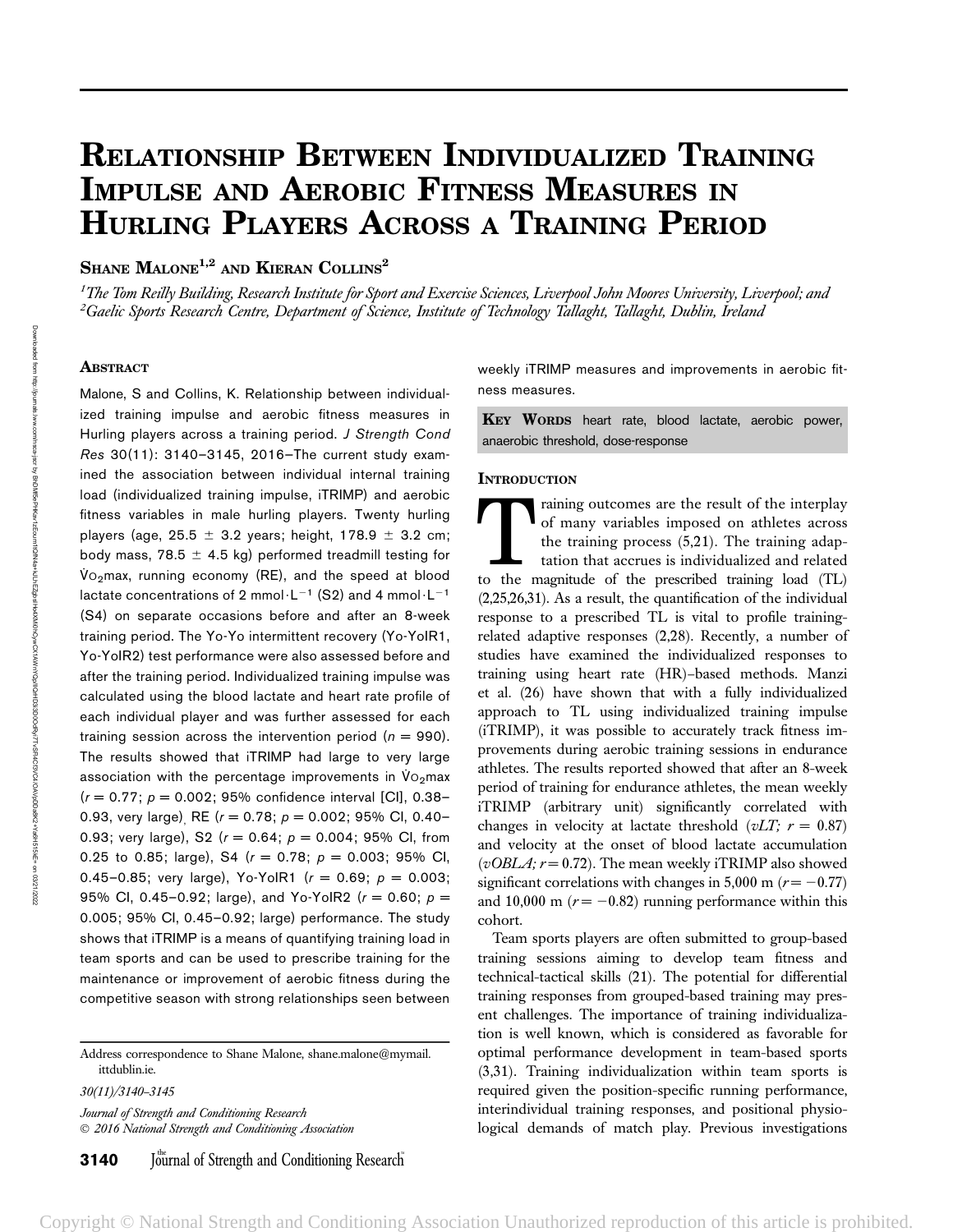have (31) examined the adaptive profile of elite field hockey players using a semiindividualized training load approach  $(TRIMP_{mod})$ . The results of the study provide evidence to the existence of a dose-response relationship between internal load and aerobic fitness variables with relationships established between change in Vo<sub>2</sub>max ( $r = 0.80$ ) and vO-BLA ( $r = 0.71$ ). These findings were further validated by Manzi et al. (25) and Akubat et al. (3) who reported similar responses when using a fully individualized approach (iTRIMP) within elite-level soccer players. Mean weekly iTRIMP (AU) was correlated with changes in  $\dot{V}_{\text{O}_2}$ max  $(r = 0.77)$ , velocity at ventilatory threshold  $(r = 0.78)$ ,  $vOBLA$  ( $r = 0.64$ ), and Yo-Yo intermittent recovery (Yo-YoIR1) performance  $(r = 0.69)$  within a Serie A cohort and with changes in  $vLT$  ( $r = 0.67$ ) within elite youth soccer players.

Despite the interest in precise profiling of individual responses to training prescription, only 2 studies have been conducted using a fully individualized approach in team sports (3,25) with no research conducted in hurling. The possible relationship between a fully individualized TL approach and specific fitness variables would be of interest for team sport scientific coaching development (25). This is because presently team sport practitioners have numerous methodologies to monitor athlete internal response across the training process. Methods that have been validated against criterion measures include session rating of perceived exertion (23) and HR-based training impulse methods (3,25,26,31). However, the validity of the criterion measures for internal load used to validate the session rating of perceived exertion method in previous studies has been questioned, because it may not best reflect the individualized physiological response to intermittent activity (3,26). Given that the HR–  $\dot{V}$ O<sub>2</sub> relationship appears to be valid during intermittent exercise (12) the iTRIMP method has potential for use within a team sport environment such as hurling.

Participation in field sports requires a complex interaction of aerobic, anaerobic, technical, and tactical attributes to pursue competitive success during the season (29). The ergonomic model of hurling is training oriented with the temporal sequence of training sessions during the season being the main affecting variable within the model. Moreover, the seasonal volume of match involvement is not proportional to the training involvements of players. However, Banister (5) proposed that the impact that training has on the fitness and fatigue relationship is important he previously theorized that performance at any given time is a result of an athletes' fitness minus any accrued fatigue. The reported high percentage of time spent in training by Gaelic sport players results in these players being submitted to unique training and competitive demands (7). A previous investigation (21) has shown the importance of the individual response within the ergonomic model of TL adaptation. Therefore the current study aims to examine the relationship between internal load and variables of aerobic fitness in male hurling players using a fully individualized TL approach (iTRIMP).

## **METHODS**

### Experimental Approach to the Problem

In this study a descriptive quasiexperimental design was used. Specifically, a team of hurling players was followed up during the 2013–14 season (ie, 8 weeks). The players were monitored for iTRIMP during each training session  $(n = 990)$ . Variables of aerobic fitness were also measured, namely, maximal aerobic power ( $\overline{V}$ O<sub>2</sub>max), speed at 2 mmol $\cdot L^{-1}$  blood lactate concentration (S2), speed at 4 mmol $\cdot$ L<sup>-1</sup> blood lactate concentration (S4), and running economy (RE). Shuttle performance was also observed pre- and postintervention (Yo-YoIR1 and Yo-YoIR2).  $\rm\dot{V}o_2$  max has been reported as a valid measure of aerobic capacity in team sport athletes during a single competitive season (17,19). Speeds at selected blood lactate accumulation points have been reported to provide ecological validity within team sport athletes; furthermore, submaximal aerobic fitness has been shown to be sensitive to seasonal generic and specific training interventions (10). Recently, Castanga et al. (10) reported that speed at 2 and 4 mmol $\cdot L^{-1}$  was sensitive to variations in TL in premiership soccer players. Running economy analysis allowed assessment of the oxygen demand at a sustained workload. The ecological validity of RE has been shown recently with RE sensitive to training interventions within team sport athletes (20,28). The Yo-YoIR tests (levels 1 and 2) have shown construct convergent validity in team sports such as soccer (4). Given that the Yo-YoIR tests were assessed as match and highintensity match performance criterion for the study (ie, specific aerobic shuttle performance), the test was completed by players to evaluate their preparedness to cope with game running performance during the training period (8). The testing procedures took place during the first week and the last week of training during the intervention period. Testing took place at similar time points across a training week (48 hours apart) with a randomized assessment order to avoid testing sequence effects on test outcomes (1). The magnitude of internal load was assessed using the iTRIMP method to guide both training intensity and training recovery. This was completed to ensure that no undue states of nonfunctional overreaching took place across the testing and training period.

### Subjects

Twenty (age,  $25.5 \pm 3.2$  years; height,  $178.9 \pm 3.2$  cm; body mass, 78.5  $\pm$  4.5 kg) hurling players volunteered to participate in the current study. All players were part of the same squad, a top division 1 team that had previously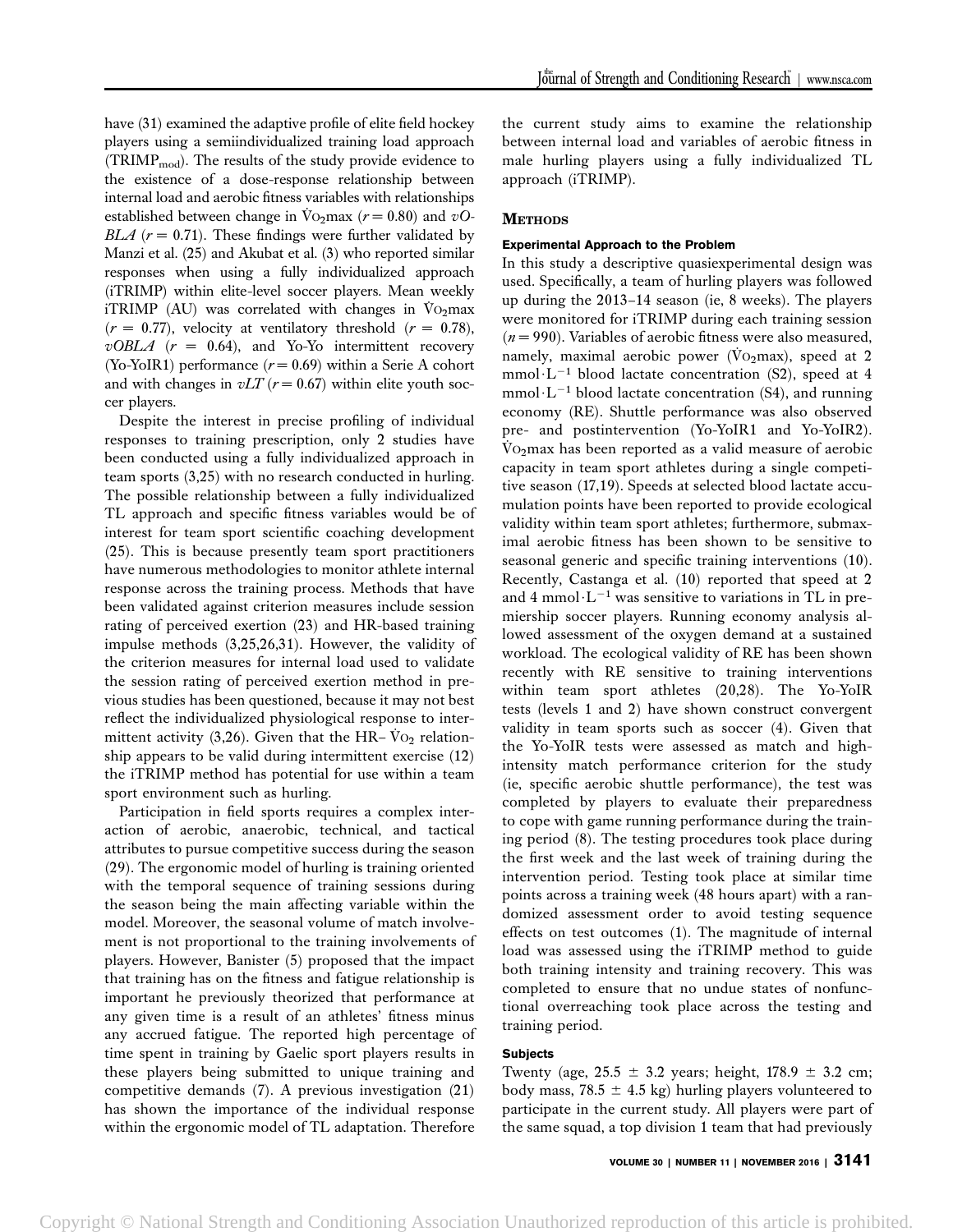

Figure 1. Scatter plot for the relationship between weekly iTRIMP (AU) and percentage improvements in  $\dot{V}$  O<sub>2</sub>max  $(mL \cdot kg^{-1} \cdot min^{-1}).$ 

won the county championship, with a minimum playing experience of 8 years. The players trained 3 times a week throughout the period with a league match played on the weekends. Training sessions were mainly devoted to technical-tactical skill development with fitness training performed as a single training session during the period. The training time during the observed period was 21% devoted to ball drills and 13% to generic aerobic training with 22% of the training time spent training for technicaltactical skill development and 10% devoted to matches. Mainly anaerobic training (strength and sprint training) accounted for 14% of all the training time. The remaining time (20%) was spent with warm-up routines. Written informed consent was obtained from the players before the commencement of the study and after local institutional ethical research design approval.



Players completed a staged incremental test on a motorized treadmill (Cosmed T170; Cosmed, Roma, Italy) for blood lactate concentration profiling, maximal HR, and  $\dot{V}$ O<sub>2</sub>max. The individual lactate profiles were assessed according to the procedures suggested by Akubat et al. (2). During the incremental test each stage was separated by a 1-minute recovery period in which capillary blood lactate (5 mL) was taken (Lactate Plus; Nova Medical, Waltham, MA, USA) in duplicate, with the mean value for each stage recorded. This model of portable

lactate analyzer has been shown to provide a valid and accurate measure of capillary blood lactate (16). Vo<sub>2</sub>max was recorded as the highest mean  $\dot{V}O_2$  obtained for a 1-minute period, with the following criterion met: (a) a plateau in  $\rm VO_2$ despite increasing treadmill speed, (b) respiratory ratio above 1.10, and (c) attainment of age-predicted HR (24). Heart rate was recorded using HR belts (Polar Team System; Polar Electro, OY, Finland). In addition, RE of players was assessed at  $4.47 \text{ m}\cdot\text{s}^{-1}$  (16 km $\cdot$ h<sup>-1</sup>) because it is the most commonly used reference velocity for RE (6). The Yo-YoIR1 and Yo-YoIR2 shuttle test was completed following procedures reported by Bangsbo et al. (4). Internal training load (iTRIMP) was assessed for each player training session according to the procedures described by Manzi et al. (25,26). The training volume and intensity were prescribed by the coaching staff during the training period. During all

 $10$ 8 Percentage (%) improvement in S4 6  $\overline{4}$  $\overline{2}$  $\Omega$  $-2$  $r = 0.78$ , 95% CI: 0.45 to 0.85  $-4$ 1200 200 300 400 500 600 700 800 900 1000 1100 Weekly iTRIMP (AU)



### **3142** Journal of Strength and Conditioning Research

training sessions and tests HR was recorded every 5 seconds with a short range telemetry system (Polar Team System; Polar Electro). The session data were downloaded on a portable personal computer and analyzed using a customized spreadsheet (Excel; Microsoft Corporation, USA).

# Statistical Analyses

Results are expressed as mean  $\pm$  SD and 95% confidence intervals (CIs). Assumption of normality was verified using the Shapiro-Wilk test. Variables' association was assessed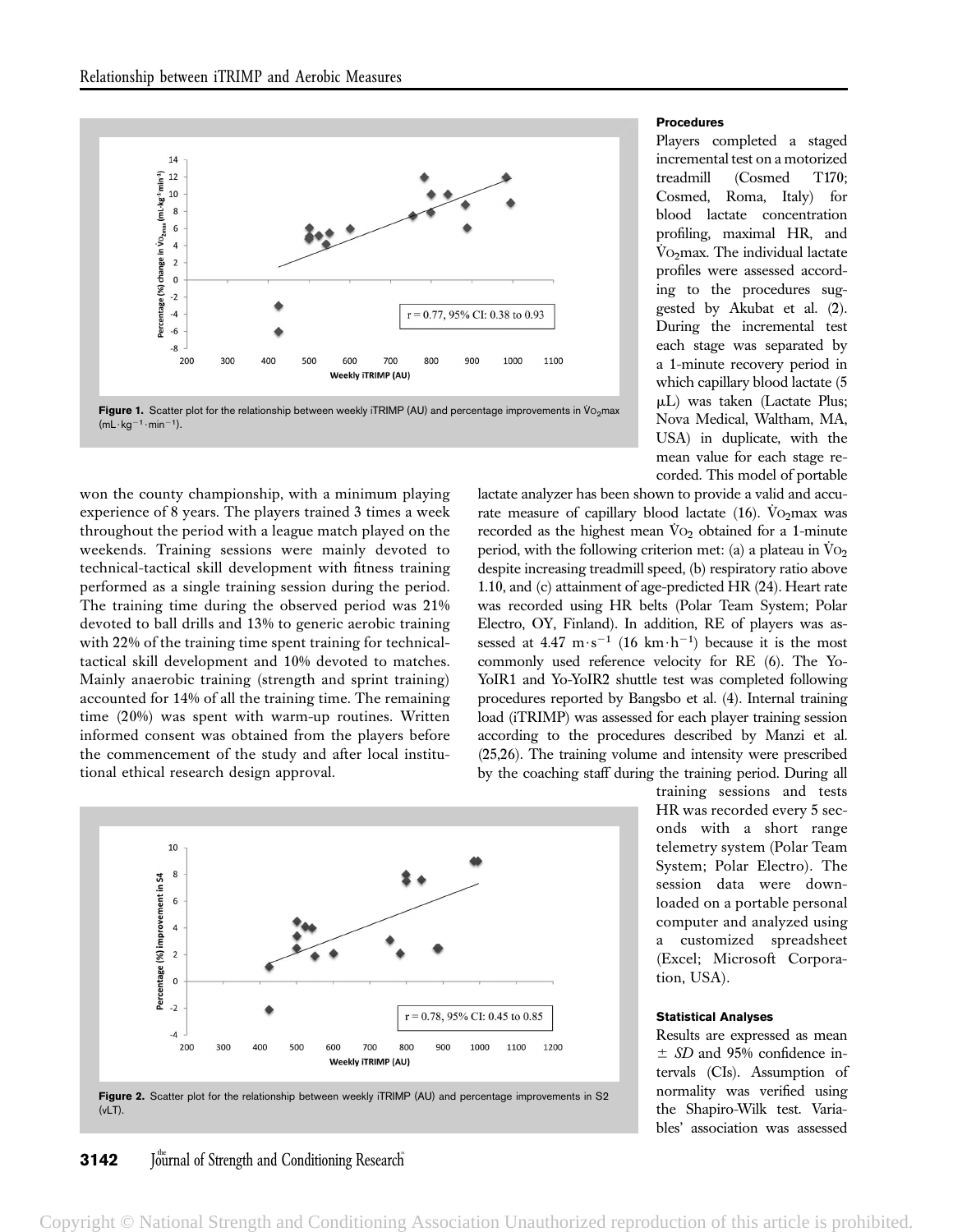using Pearson's product-moment correlation coefficients. Qualitative interpretations of the correlation coefficients were as defined by Hopkins (18) (0–0.09, trivial; 0.1–0.29, small; 0.3–0.49, moderate; 0.5–0.69, large; 0.7–0.89, very large; 0.9–0.99, nearly perfect; 1 perfect). Changes from before to after the test were examined with paired  $t$ -tests. Cohen's  $d$  was used to assess effect size (ES). Effect sizes of  $< 0.2, 0.2 - 0.6, 0.6 - 1.2,$  and 1.2–2.0 were considered trivial, small, moderate, and large, respectively (18). Statistical significance was set at  $p \leq 0.05$ .

## **RESULTS**

The mean weekly TL for the observed period was of 783  $\pm$ 189 AU (95% CI, 590–972 AU). The S2 (8.7  $\pm$  2.0–12.7  $\pm$ 1.5 km $\cdot$ h<sup>-1</sup>;  $p = 0.0008$ ; 95% CI, 0.48–2.52 km $\cdot$ h<sup>-1</sup>; ES = 1.09), S4 (13.7  $\pm$  2.0–16.7  $\pm$  1.5 km $\cdot$ h<sup>-1</sup>; p = 0.0008; 95% CI, 0.48–2.52 km $\cdot$ h<sup>-1</sup>; ES = 2.09), VO<sub>2max</sub> (56.7  $\pm$  4.4–63.2  $\pm$ 4.1 ml · kg<sup>-1</sup> · min<sup>-1</sup>;  $p = 0.002$ ; 95% CI, 0.75-4.3 ml·kg<sup>-1</sup>·min<sup>-1</sup>; ES = 1.9), and RE (46.7  $\pm$  5.4-40.2  $\pm$ 3.1 ml·kg<sup>-1</sup>·min<sup>-1</sup>;  $p = 0.002$ ; 95% CI, 0.75-4.31 ml $\cdot$ kg<sup>-1</sup> $\cdot$ min<sup>-1</sup>; ES = 1.9) were significantly improved pretraining to posttraining. Yo-Yo intermittent recovery 1 test performance significantly improved after the training period  $(1,998 \pm 279 - 2,368 \pm 409 \text{ m}; 95\% \text{ CI}, 237 - 498 \text{ m}; \text{ES} = 2.1).$ Similar trends were seen across Yo-YoIR2 performance  $(1,998 \pm 279 - 2,368 \pm 409 \text{ m}; 95\% \text{ CI}, 237 - 498 \text{ m}; \text{ES} =$ 2.1). Individualized training impulse was significantly associated with change in  $\text{VO}_{2\text{max}}$  ( $r = 0.77; p = 0.002; 95\% \text{ CI}$ , 0.38–0.93; very large) (Figure 1), S2 ( $r = 0.64$ ;  $p = 0.004$ ; 95% CI, from 0.25 to 0.85; large) (figure 2) S4 ( $r = 0.78$ ;  $p = 0.003$ ; 95% CI, 0.45–0.85; very large); and RE ( $r = 0.78$ ;  $p = 0.002$ ; 95% CI, 0.40–0.93; very large). A large association ( $r = 0.69$ ;  $p = 0.009$ ; 95% CI, 0.45-0.92; large) was found between iTRIMP and change in Yo-YoIR1 and Yo-YoIR2 performance.

## **DISCUSSION**

This study is the first to examine the training adaptations in aerobic intermittent-endurance performance and the association of these adaptations with iTRIMP in male hurling players. The results reported show large to very large associations between weekly iTRIMP (AU) and the percentage changes in the considered aerobic physiological variables. These findings support previous findings in elite premiership soccer players by Manzi et al. (25) who reported similar results; in addition, these findings add support to a fully individualized TL approach having longitudinal validity within team sport players and of an intervention magnitude effect on team sport athletes (3,21). It has been suggested that only methods that show an association with changes in fitness or performance should be considered as measures of load for a particular group of athletes (21,31).

The current study revealed that iTRIMP (AU) had large to very large associations with improvements in fitness variables. Indeed, the interindividual variation in iTRIMP (AU) showed very large associations with the variability in  $Vo<sub>2</sub>$ max changes. Additionally, improvements in RE and submaximal indices of aerobic fitness showed large to very large associations with weekly iTRIMP, with the results reported being similar to those reported by Manzi et al. (25). The study adds credence to the idea that a fully individualized methodology (iTRIMP) for monitoring TL also allows for successful training prescription. In the study as a reference for match play physical capacity the Yo-YoIR1 and Yo-YoIR2 were used to assess both match-related shuttle performance and high-speed shuttle ability. The results showed significant improvements in Yo-YoIR1 and Yo-YoIR2 test performance assessed. The resulting percentage change of Yo-YoIR1 and Yo-YoIR2 test performance is in line with soccer studies (4,13). Specifically, the magnitude of the changes showed that with fully individualized TL implementation there may be substantial improvement in pre– to post–Yo-YoIR1 and Yo-YoIR2 test performance.

Changes were observed in both S2 and S4 across the training period. Indeed, lactate threshold has previously been found to be a sensitive indicator of changes in fitness in professional team sport players (11). Indeed, Manzi et al. (26) reported significant relationships between iTRIMP and endurance running performance. However, "performance per se" in hurling is not as easily determined, because of factors such as skill execution and decision making, which contribute to successful performance. Physical performance in terms of distance covered or distance covered at high speed could potentially be used as it has previously (15), although issues surrounding high match-to-match variability of such measures (15) make meaningful changes difficult to interpret. Therefore, focus on changes across aerobic fitness variables as opposed to match-related outputs of performance may provide more valuable information.

Running economy has been suggested as an often forgotten determinant of physical performance within team sports (28). Running economy has been shown to be an important predictor of endurance performance (6,14) and is a representation of energetic demand for a given running speed (6). Improved RE within team sports is important given the large proportion of time spent in submaximal exercise intensity, therefore improved  $O_2$  cost infers reduced energetic demand (6,14,28). This study is the first to report improvements in RE for a hurling population across a training period. Adaptations in RE were higher than that reported by Owen et al. (28); this may be related to the different baseline fitness levels of the participants in the current study. Interestingly, iTRIMP (AU) was significantly correlated to percentage changes in RE. The current study is the first to report this correlation within intermittent team sport populations; this may be related to the timeconsuming and expensive nature of laboratory testing. For example, within some team sport settings the intensive nature of training and competition make time-consuming testing of fitness difficult (2).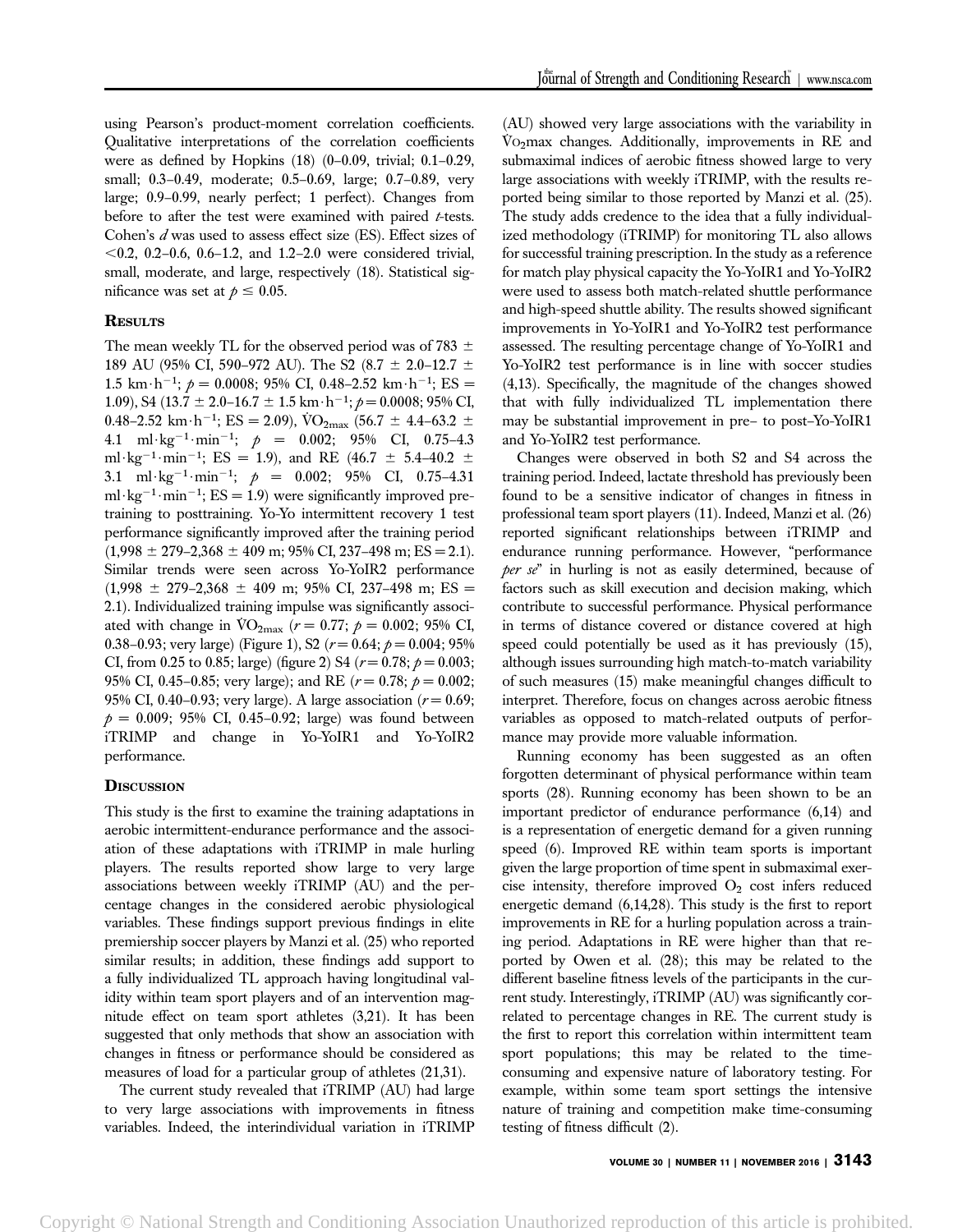Adaptations in aerobic fitness were similar with previous intervention studies in team sport environments (17,25). Specifically,  $\text{Vo}_2$  max changes of 10.2% are similar to those reported for soccer players over a similar intervention period (13). However, these adaptations must be considered with the timing of both of these studies (preseason vs. in-season). Previously, changes of 6–7% have been reported for  $\rm\ddot{V}O_2$  max across in-season periods for soccer populations (25). The changes observed across submaximal indices of aerobic fitness (7%) matched those reported for soccer players across an intervention period (25). Furthermore, the findings of this study suggest that the magnitude of difference observed for aerobic fitness components may be more sensitive to change over intervention periods (21). Previous studies (25) have reported that to improve maximal aerobic fitness and specific endurance, weekly TL should exceed 500 AU. In doing so, adaptations would be accrued across aerobic fitness and performance. This study has shown similar trends to support these findings with positive adaptations occurring when players had mean weekly iTRIMP values above 500 AU.

The findings of the current study must be considered with regard to a number of limitations. First, the use of blood lactate measures for quantifying the change in aerobic fitness has limitations because the iTRIMP method itself uses blood lactate response to "weight" the intensity of exercise. Therefore, the use of vLT (S2) and vOBLA (S4) might result in pseudocorrelation for adaptation for these variables, which could be accounted for by additional factors such as the initial fitness of the tested cohort. Although other studies (3,25,26,31) have used a similar method, future studies examining the changes in aerobic fitness should consider this limitation. In addition, the duration of the study is a further limitation: although 8 weeks was enough time for significant improvements in fitness, the use of this method across a full season is warranted. Additional limitations have been highlighted by Akubat and Abt (1), who question whether the lactate concentration observed in the blood is a true representation of the overall physiological stress imposed on an athlete. Previously, authors (27) have suggested that exercise intensity and physiological stress increase in a linear fashion similar to the increase observed for blood lactate concentration during exercise; however, this has been questioned by other authors (22).

The significant correlations between iTRIMP and aerobic fitness measures in the current study have shown that only a certain proportion of the improvement in aerobic fitness adaptation can be explained by the iTRIMP variation. This would suggest that other training factors may have affected the improvements observed (25,26). This is not surprising, given the intermittent nature of hurling and the incorporated use of aerobic and anaerobic energy during training and match play. Therefore the modeling of the individual doseresponse relationship in hurling with methods previously used in endurance sports (9) appears to be a logical progression. However, this method may not best reflect the intermittent nature of the exercise in team sports. Therefore, future research should assess the validity of the iTRIMP for intermittent team sports.

#### PRACTICAL APPLICATIONS

The study showed that improvements in aerobic fitness and shuttle performance were associated with individual training responses (iTRIMP) during an 8-week intervention period for hurling players. This demonstrates the responsiveness of the iTRIMP in tracking changes in aerobic fitness and further validates previous findings with the team sport literature (3,25). From the practical point of view, weekly TL in the range of 590–972 AU may ensure a global development of aerobic fitness and performance variables within a hurling specific cohort. This information has a practical impact on training prescription in hurling training with practitioners now having threshold information as to how best to plan weekly internal TLs. Furthermore, the knowledge of threshold values allows for the identification of practical guidelines and helps to develop practitioner understanding as to best practice within the structured ergonomic model of hurling. Given the relationship between iTRIMP method and improvements in aerobic measures of fitness, this measure can be used during the training process to allow practitioners guide performance maintenance and improvements during the competitive hurling season. Practitioners must consider that the use of HR monitors, calculation of iTRIMP, and monitoring of TL do require expertise that needs to be resourced, and these issues should be kept in mind if teams wish to implement the findings of the current study.

#### **ACKNOWLEDGMENTS**

The authors would like to thank all the participants who committed to the extensive testing involved in this study and to the undergraduates who helped out during the process.

#### **REFERENCES**

- 1. Akubat, I and Abt, G. Intermittent exercise alters the heart rateblood lactate relationship used for calculating the training impulse (TRIMP) in team sport players. J Sci Med Sport 14: 249-253, 2011.
- 2. Akubat, I, Barrett, S, and Abt, G. Integrating internal and external training load in soccer. Int J Sports Physiol Perform 9: 457-462, 2014.
- 3. Akubat, I, Patel, E, Barrett, S, and Abt, G. Methods of monitoring the training and match load and their relationship to changes in fitness in professional youth soccer players. J Sports Sci 30: 1473-1480, 2012.
- 4. Bangsbo, J, Iaia, FM, and Krustrup, P. The Yo-Yo intermittent recovery test: A useful tool for evaluation of physical performance in intermittent sports. Sports Med 38: 37–51, 2008.
- 5. Banister, EW. Modeling elite athletic performance. In: Physiological Testing of Elite Athletes. H. Green, J. McDougall, and H. Wenger, eds. Champaign, IL: Human Kinetics, 1991. pp. 403–424.
- 6. Barnes, KR and Kilding, AE. Running economy, measurements, norms and determining factors. J Sports Med Open 1: 1-15, 2015.
- 7. Blake, C, O'Malley, E, Gissane, C, and Murphy, JC. Epidemiology of injuries in hurling: A prospective study 2007–2011. BMJ Open 19: 6, 2014.